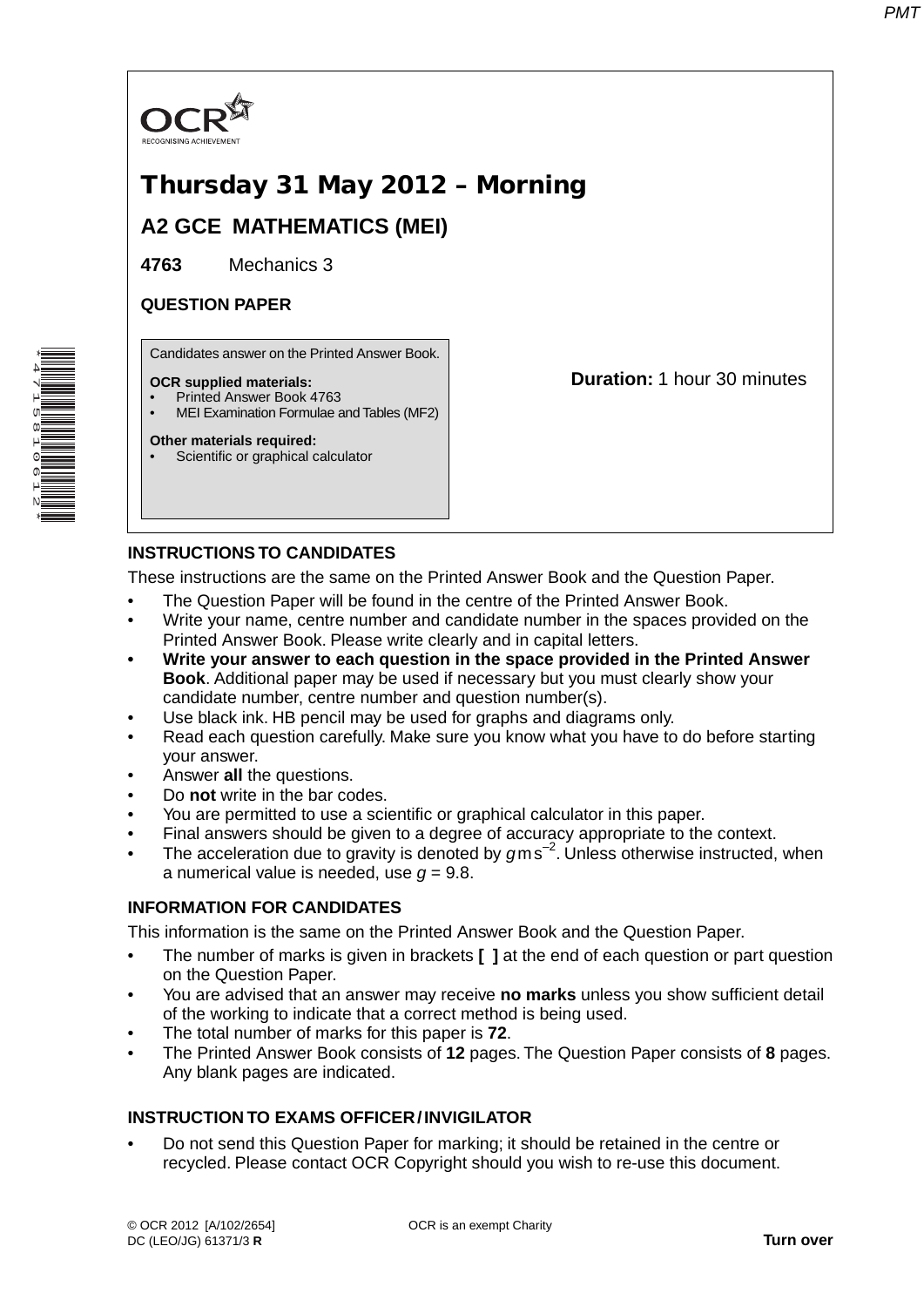**1** The fixed point A is at a height 4*b* above a smooth horizontal surface, and C is the point on the surface which is vertically below A. A light elastic string, of natural length 3*b* and modulus of elasticity *λ*, has one end attached to A and the other end attached to a block of mass *m*. The block is released from rest at a point B on the surface where  $BC = 3b$ , as shown in Fig. 1. You are given that the block remains on the surface and moves along the line BC.



**Fig. 1**

- **(i)** Show that immediately after release the acceleration of the block is  $\frac{2\lambda}{5m}$ .  $\frac{2\pi}{5m}$ . [4]
- **(ii)** Show that, when the block reaches C, its speed *v* is given by  $v^2 = \frac{\lambda b}{m}$  $\frac{1}{m}$  [4]
- (iii) Show that the equation  $v^2 = \frac{\lambda b}{m}$  is dimensionally consistent. [3]

The time taken for the block to move from B to C is given by  $km^{\alpha}b^{\beta}\lambda^{\gamma}$ , where k is a dimensionless constant.

**(iv)** Use dimensional analysis to find  $\alpha$ ,  $\beta$  and  $\gamma$ . **[4]** 

When the string has natural length 1.2 m and modulus of elasticity 125 N, and the block has mass 8 kg, the time taken for the block to move from B to C is 0.718 s.

 **(v)** Find the time taken for the block to move from B to C when the string has natural length 9 m and modulus of elasticity 20 N, and the block has mass 75 kg. **[3]**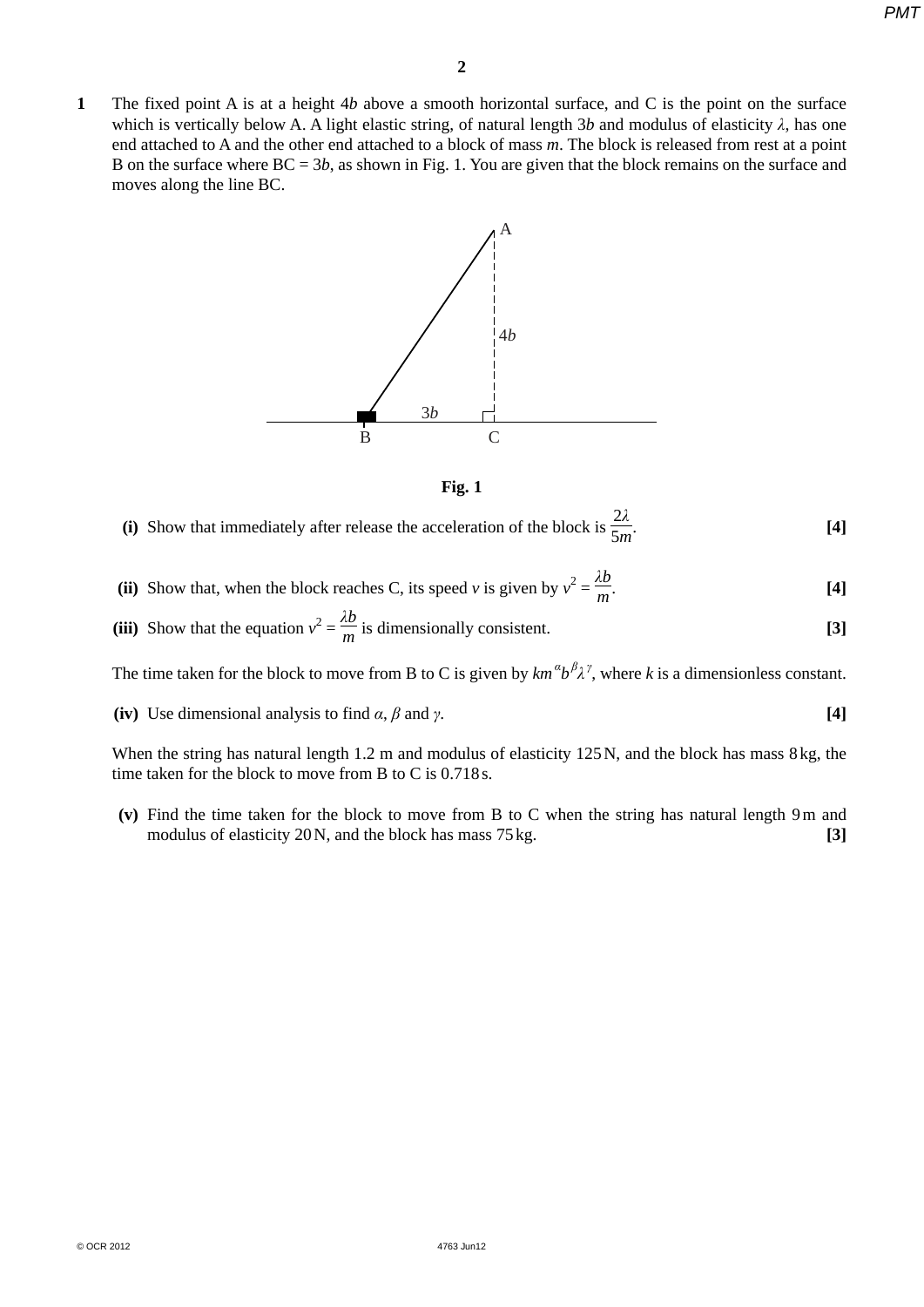**2 (a)** Fig. 2 shows a car of mass 800 kg moving at constant speed in a horizontal circle with centre C and radius 45 m, on a road which is banked at an angle of 18° to the horizontal. The forces shown are the weight *W* of the car, the normal reaction, *R*, of the road on the car and the frictional force *F*.



**Fig. 2**

- **(i)** Given that the frictional force is zero, find the speed of the car. **[4]**
- **(ii)** Given instead that the speed of the car is  $15 \text{ m s}^{-1}$ , find the frictional force and the normal reaction. **[7]**
	- **(b)** One end of a light inextensible string is attached to a fixed point O, and the other end is attached to a particle P of mass *m* kg. Starting with the string taut and P vertically below O, P is set in motion with a horizontal velocity of  $7 \text{ m s}^{-1}$ . It then moves in part of a vertical circle with centre O. The string becomes slack when the speed of P is  $2.8 \text{ m s}^{-1}$ .

Find the length of the string. Find also the angle that OP makes with the upward vertical at the instant when the string becomes slack. **[7]**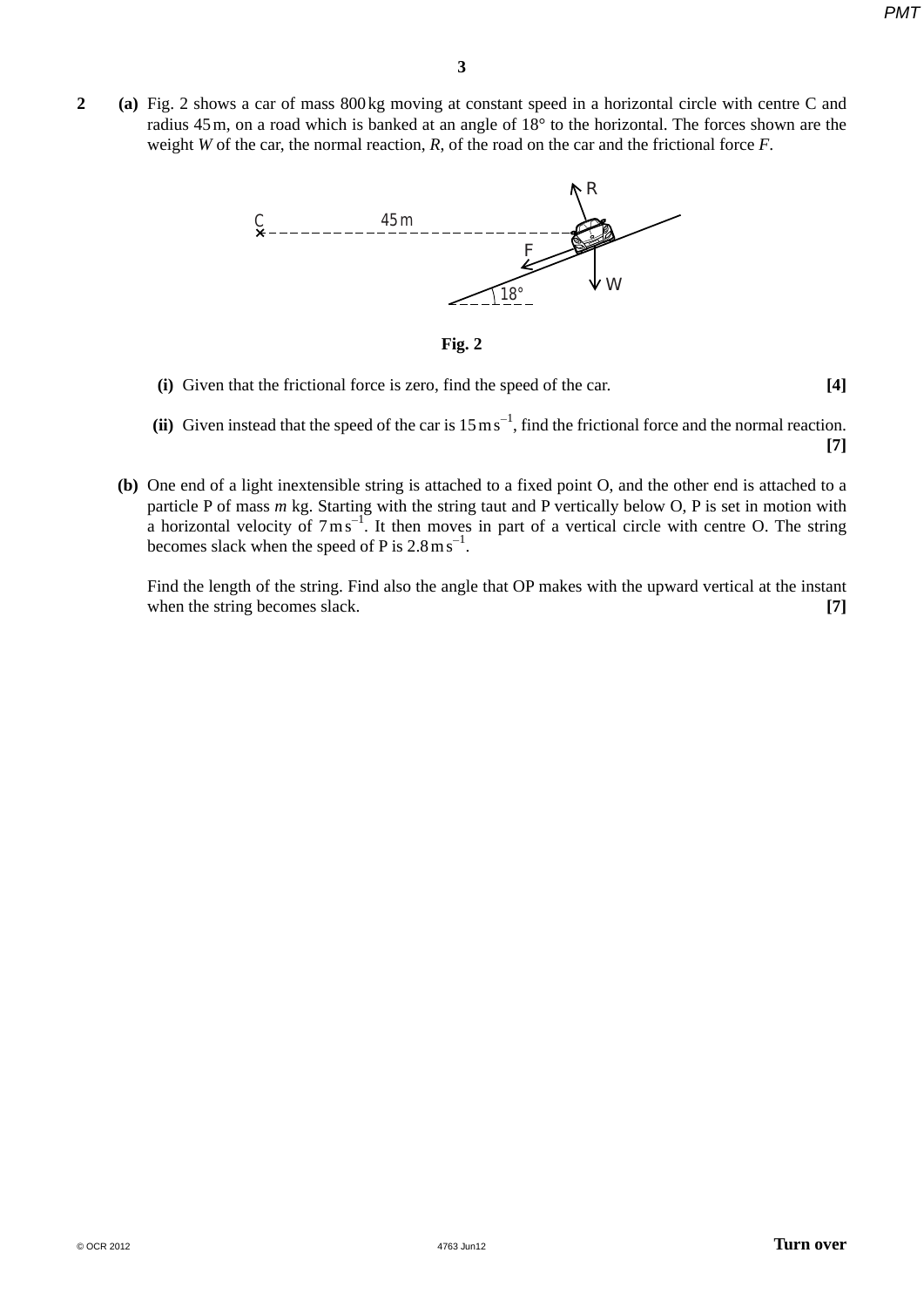**3** A particle Q is performing simple harmonic motion in a vertical line. Its height, *x* metres, above a fixed level at time *t* seconds is given by

$$
x = c + A\cos(\omega t - \phi)
$$

where  $c, A, \omega$  and  $\phi$  are constants.

- **(i)** Show that  $\ddot{x} = -\omega^2$  $(x - c)$ . **[3]** 
	- Fig. 3 shows the displacement-time graph of Q for  $0 \le t \le 14$ .





**(ii)** Find exact values for *c*, *A*,  $\omega$  and  $\phi$ . [6]  **(iii)** Find the maximum speed of Q. **[2] (iv)** Find the height and the velocity of Q when  $t = 0$ . **[3]** 

**(v)** Find the distance travelled by Q between  $t = 0$  and  $t = 14$ . **[4]**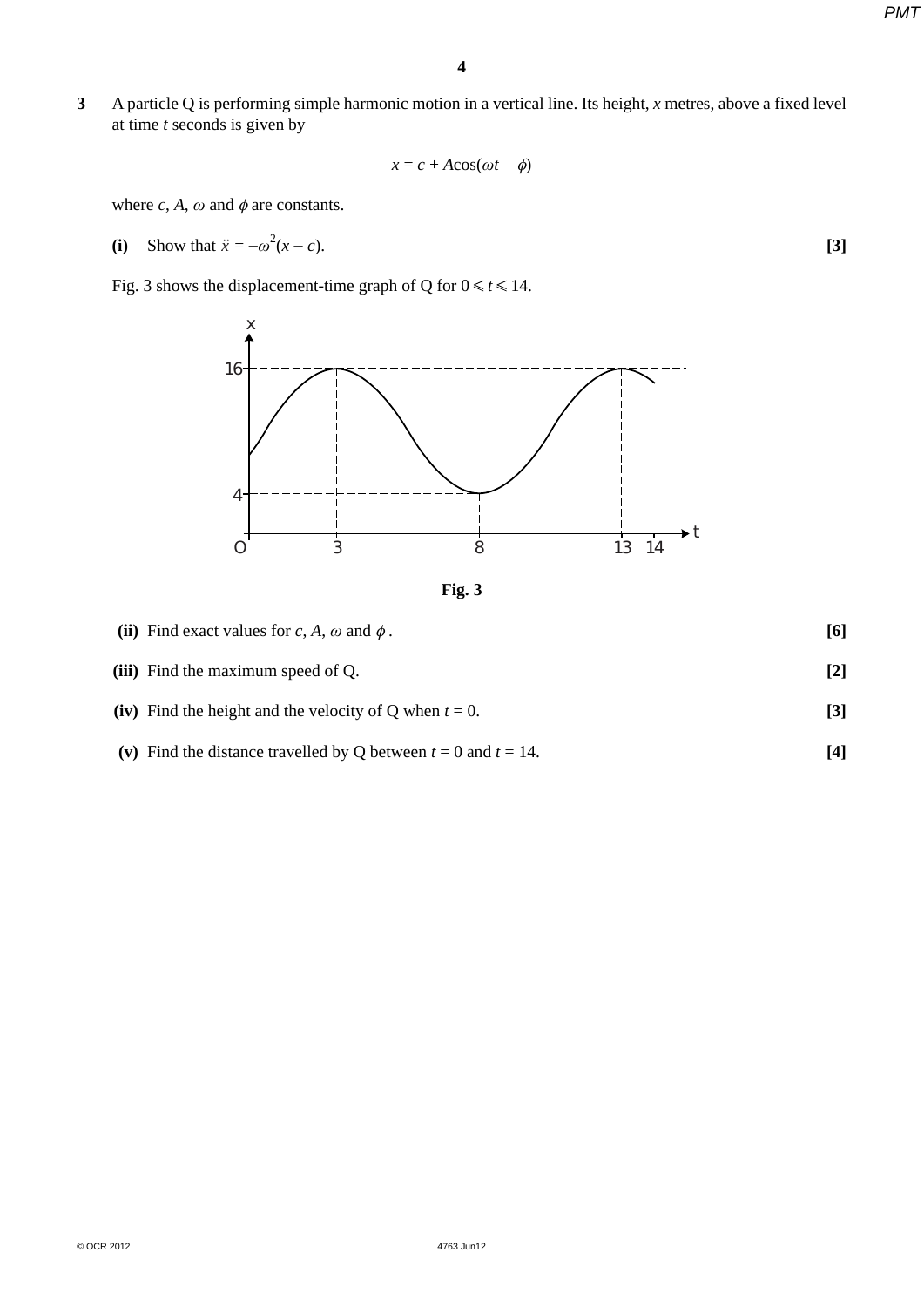- **4** (a) A uniform lamina occupies the region bounded by the *x*-axis, the *y*-axis and the curve  $y = 3 \sqrt{x}$  for  $0 \le x \le 9$ . Find the coordinates of the centre of mass of this lamina. **[9]**
- **(b)** Fig. 4.1 shows the region bounded by the line  $x = 2$  and the part of the circle  $y^2 = 25 x^2$  for which  $2 \le x \le 5$ . This region is rotated about the *x*-axis to form a uniform solid of revolution *S*.



**Fig. 4.1**

 **(i)** Find the *x-*coordinate of the centre of mass of *S.* **[5]**

The solid *S* rests in equilibrium with its curved surface in contact with a rough plane inclined at 25° to the horizontal. Fig. 4.2 shows a vertical section containing AB, which is a diameter and also a line of greatest slope of the flat surface of *S*. This section also contains XY, which is a line of greatest slope of the plane.



**Fig. 4.2**

**(ii)** Find the angle  $\theta$  that AB makes with the horizontal. **[4]**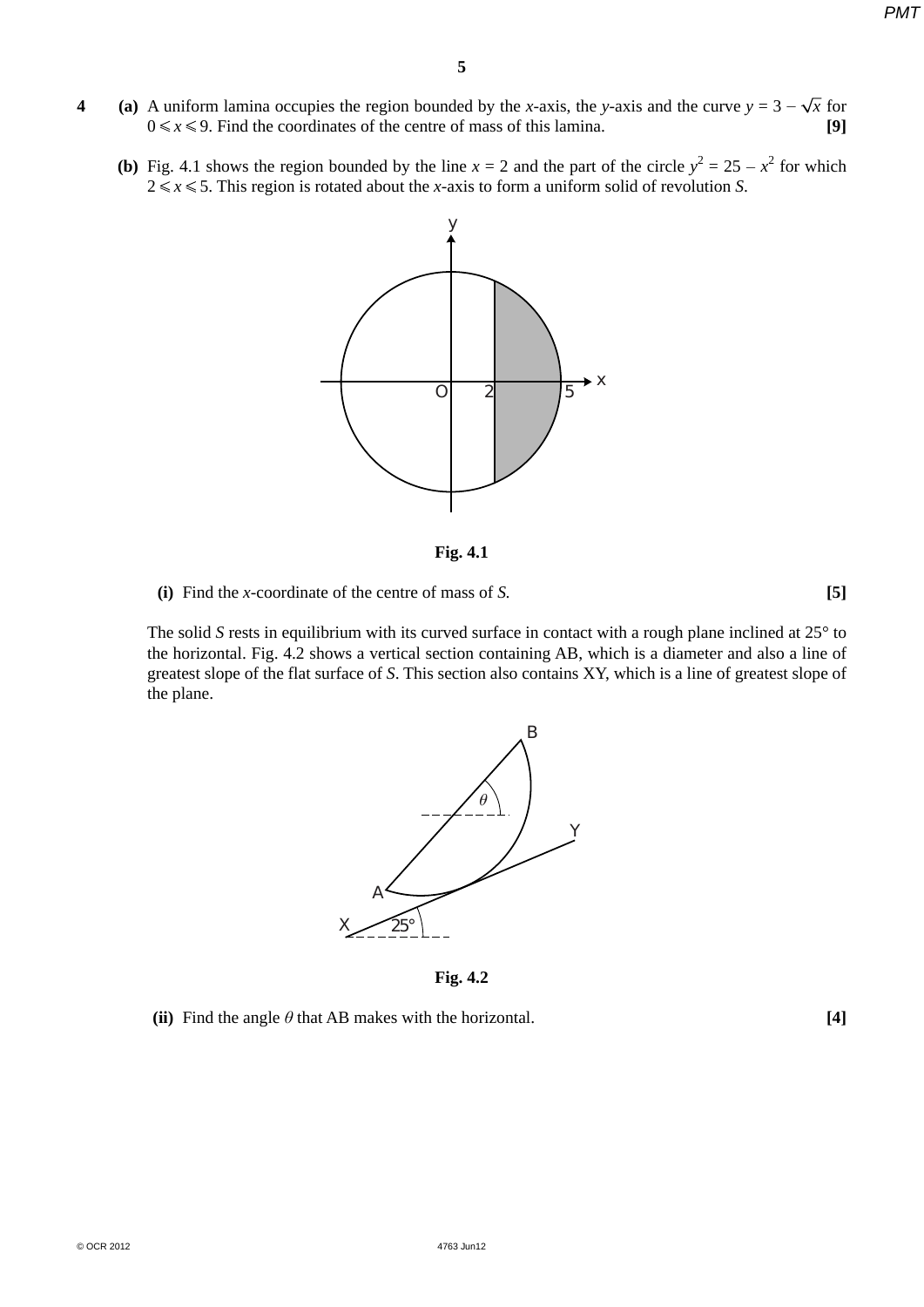# $\boldsymbol{6}$

## **BLANK PAGE**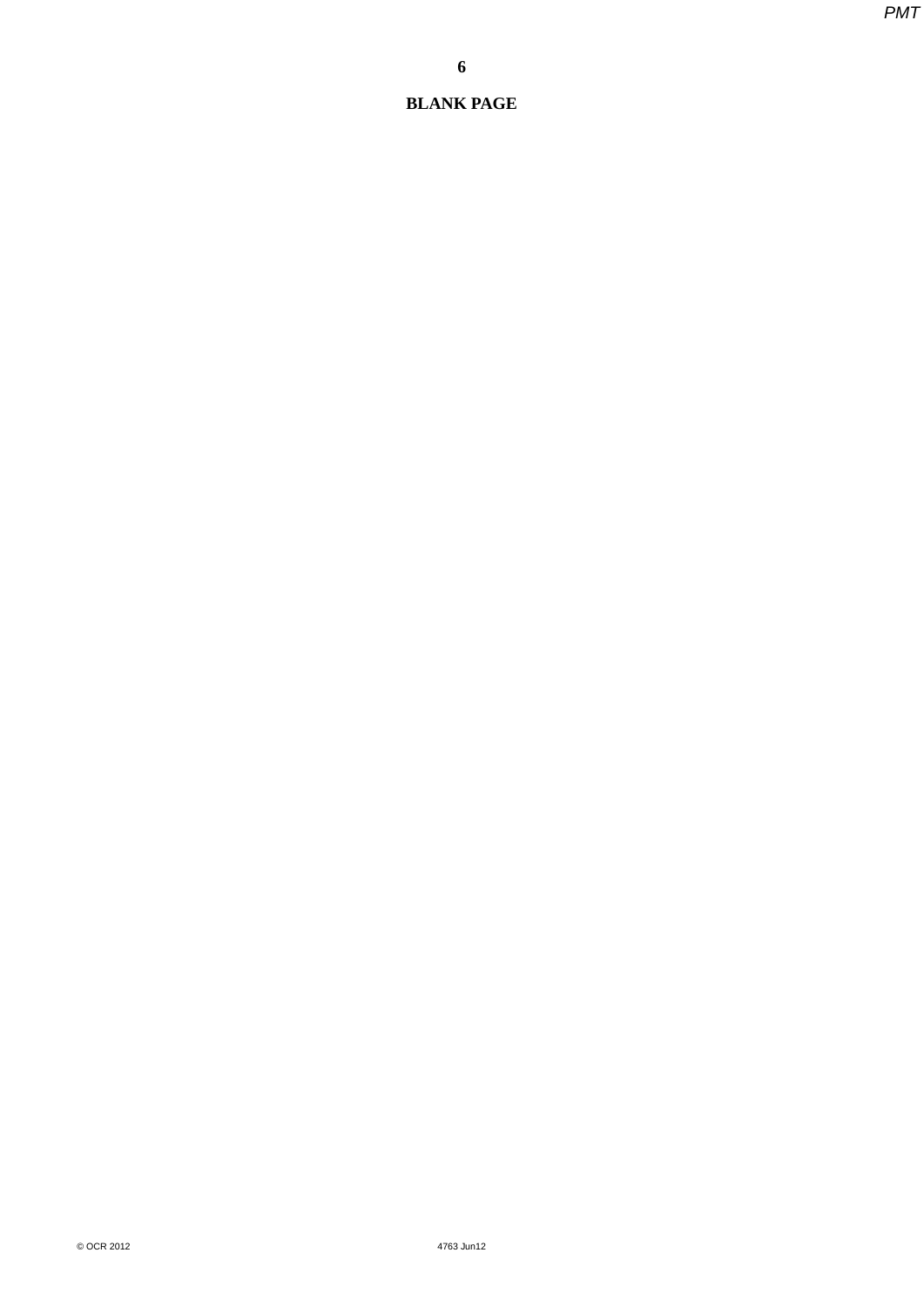## **BLANK PAGE**